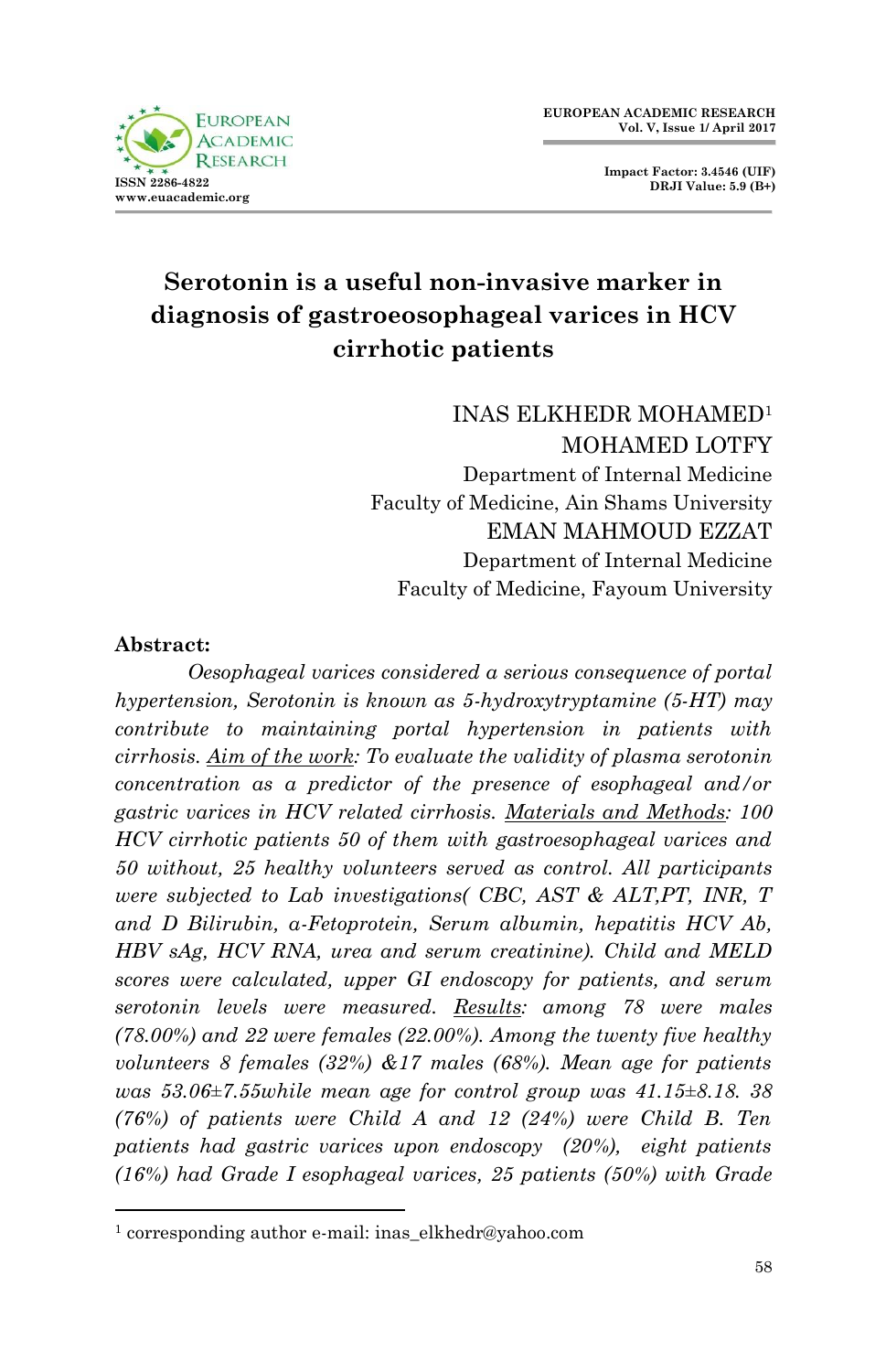*II, while 18 of them (36%) with Grade III. Patients with varices had higher plasma serotonin level (p-value <0.001). patients with fundal varices had higher plasma serotonin (p-value = 0.02). increased serotonin in those who had grade III varices (p=0.007). (ROC) curve was used to define the best cut off value of the serotonin plasma level which was >30 (ng/ml) with sensitivity of 95%, specificity of 100%, positive predictive value of 100%, negative predictive value of 90.9% with diagnostic accuracy of 98.7%. In conclusion: the high levels of plasma serotonin in HCV cirrhotic patients with portal hypertension and developed varices (specifically fundal varices); may consider serotonin is a useful non-invasive marker for diagnosis and follow up gastroesophageal varices.*

**Key words**: Serotonin, non-invasive marker, diagnosis of gastroeosophageal varices, HCV cirrhotic patients

# **INTRODUCTION:**

Oesophageal varices a serious consequence of portal hypertension, and variceal bleeding occurring in up to 30% of patients with cirrhosis. Although, diagnosis and treatment are improved, a high mortality rate from acute variceal bleeding may still reach up to 20% [1]. All cirrhotic patients without a history of variceal hemorrhage should undergo endoscopic screening to detect presence of varices [2]. However, Endoscopy is a costly, invasive, and time-consuming procedure [3]. Besides, pre-primary prophylaxis is not effective and hampered by side effects. So, non invasive diagnosis of portal hypertension might be useful[4].

Serotonin is known as 5-hydroxytryptamine (5-HT), a biogenic amine that functions as a ligand for a large family of 5- HT receptors. Most of serotonin in the body (90%) is synthesized by entero-chromaffin cells of the gastrointestinal (GI) tract, where it regulates intestinal motility [5]. Serotonin has the ability to regulate hepatic blood flow at both the portal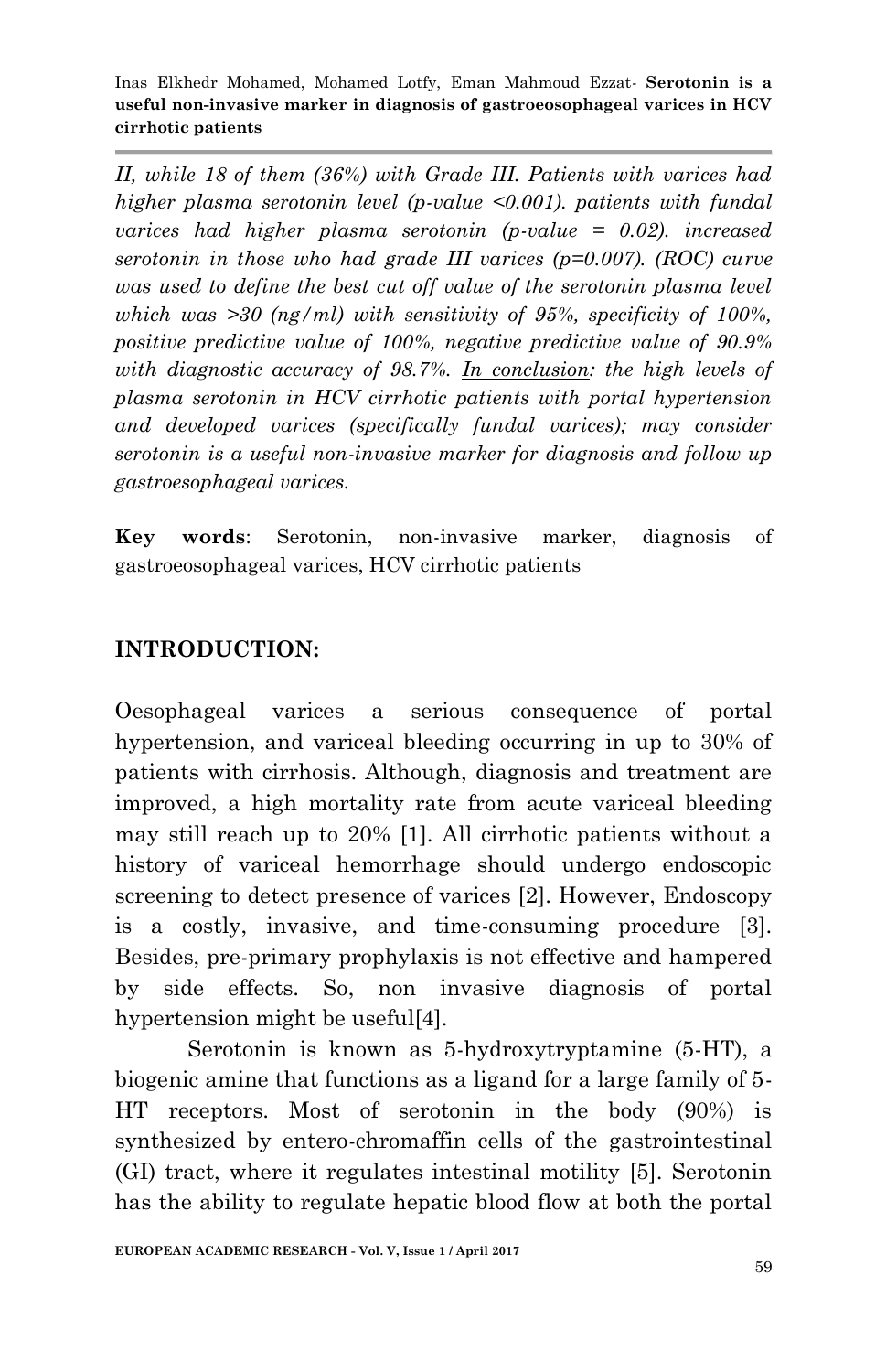and sinusoidal levels [6]. Intraportal injections of serotonin were found to significantly increased portal pressure, this suggests that serotonergic mechanisms may contribute to maintaining portal hypertension in patients with cirrhosis [7].

# **AIM OF WORK:**

To evaluate the validity of plasma serotonin concentration as a predictor of the presence of esophageal and/or gastric varices in HCV cirrhotic patients.

# **MATERIALS AND METHODS:**

The study was conducted on 100 patients, diagnosed as HCV related cirrhosis clinically and by imaging, attended the Hepatology outpatient clinic in Ain Shams University Hospitals. Patients were classified as: 50 patients had oesophageal and/or gastric varices (group A), 50 patients without varices (group B), 25 healthy volunteers included as controls. The study protocol was consistent with the ethical guidelines of Helsinki. Written informed consent was obtained from each participant or responsible family members. All participants subjected to full history taking (special emphasis on :blood transfusion, alcohol consumption, previous operations, drugs,…….etc), thorough clinical examination( jaundice ,ascities , pedal edema ,and signs of bleeding tendency……etc). Lab investigations: CBC, AST & ALT, PT, INR, T. and D. Bilirubin, α-Fetoprotein, Serum albumin, hepatitis HCV Ab, HBV sAg, HCV RNA, urea, creatinin).

## Child score:

Each patient was then assigned a score and a grade reflecting the severity of his hepatocellular affection, according to the numerical system of modified Child-Pugh classification: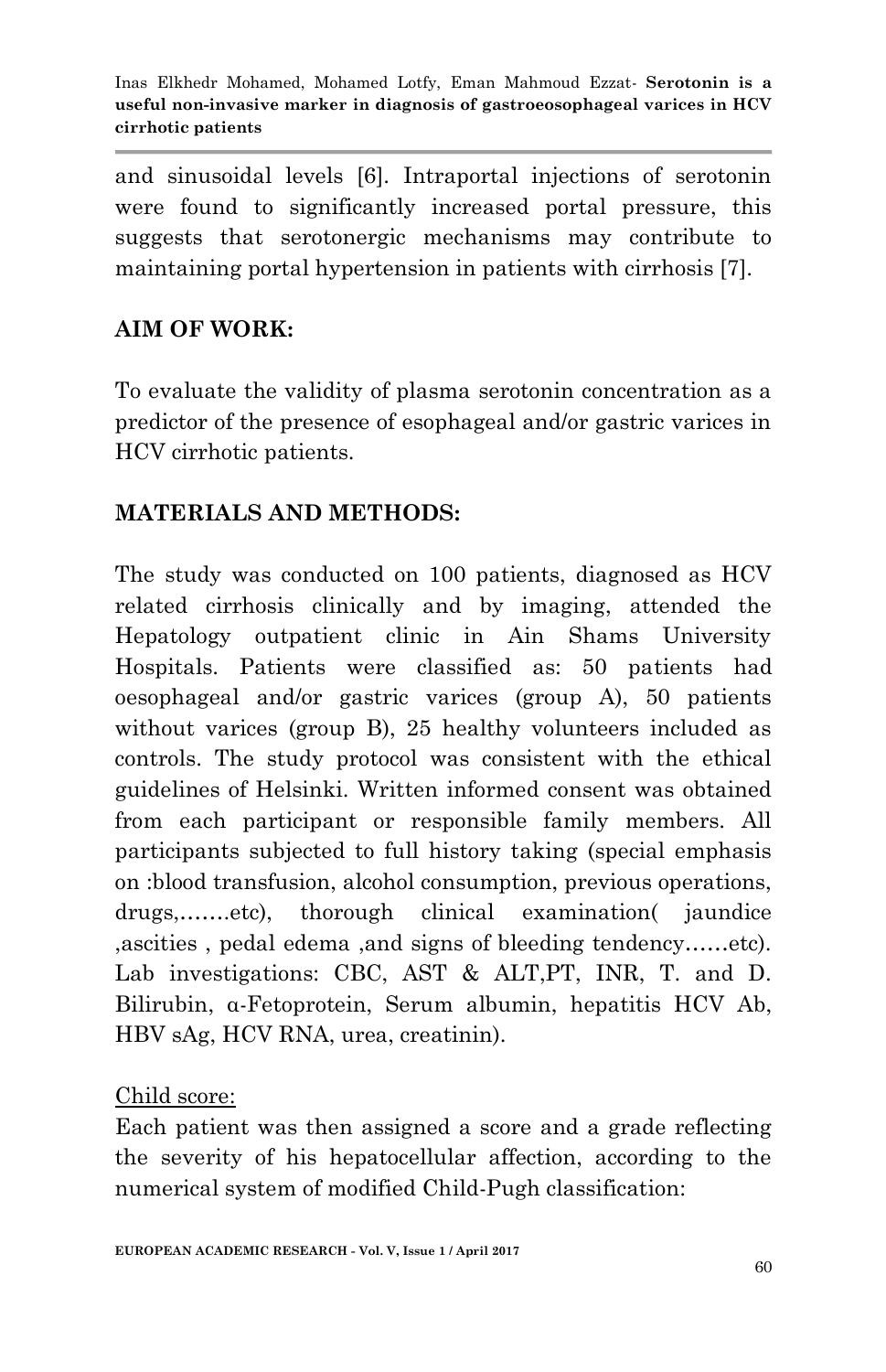Where CTP Score: 5-6 (Child A), 7-9 (Child B),>10 (Child C)

## MELD score:

The MELD score was calculated according to original formula proposed by the mayo clinic group [8]. MELD score  $=3.8 \times \log$ (total bilirubin, mg/dl)+11.2 x log (INR)+9.6 x log (creatinine); we used on-line available worksheet to compute MELD score. [\(http://www.mayoclinic.org/gi-rst/mayomode15.html\)](http://www.mayoclinic.org/gi-rst/mayomode15.html).

- Imaging techniques: Pelvi-abdominal ultrasound to determine: liver and spleen size, liver echogenicity, hepatic focal lesions,…..etc).

Upper Gastro-intestinal Endoscopy.

Detection of esophageal and/or gastric varices, and measuring the size, were as the following: Grade I: Straight, pink-bluish veins within the level of the mucosa, diameter≤2 mm. Grade II: Tortuous bluish dilated veins protruding into esophageal lumen diameter 2-3 mm. Grade III: Nodular, tortuous bluish varices, occluding approximately half of the esophageal lumen, diameter 3-4mm.Grade IV: Grape-like, blue vascular convolutes protruding far into the esophageal lumen. The esophageal lumen becomes visible only after insufflations of air. Fine angiectasias are present on the surface of the vessels (varix on varix) and pinpoint thinning of epithelium (cherry-red-spots) [9].

 For Fundal varices Sarin classification was used that is based on the anatomic location of varices and their relation to esophageal varices. According to this classification; gastric varices are divided into two types: gastroesophageal varices (GOV) and isolated gastric varices (IGV) [10].

# Measurement of plasma serotonin by ELISA:

Using Serotonin ELISA Assay Kit (Eagle BioSciences) More than 98% of the circulating serotonin is located in the platelets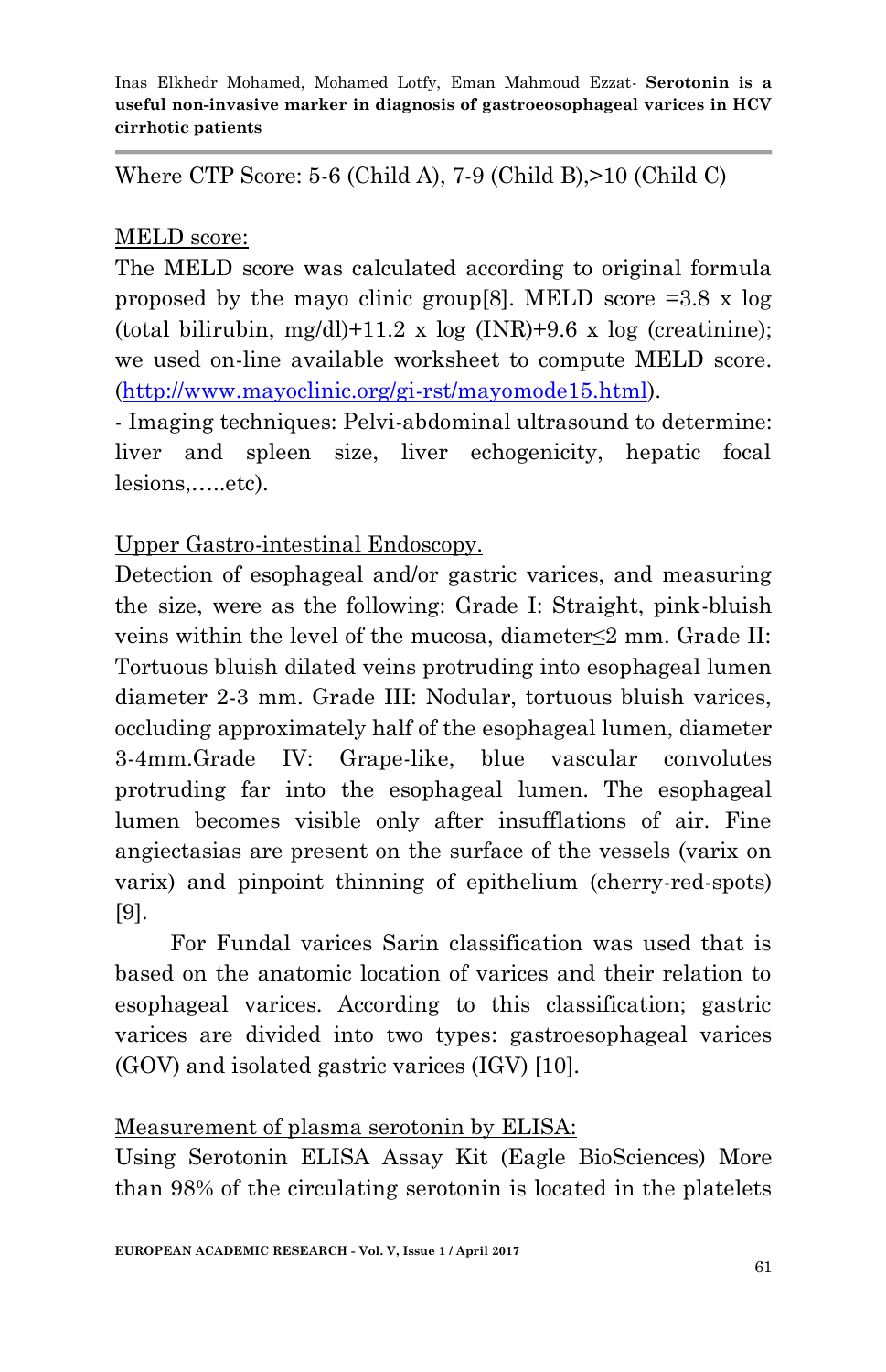and is releases during blood clotting .Blood collected by venipuncture into plastic tubes containing EDTA or citrate as anticoagulant. Samples are kept and centrifuged at room temperature for 10 min at200 x g to obtain platelet-rich plasma (PRP).An aliquot of PRP is centrifuged at 4500 x g for 10 min at 4°C to obtain platelet- free plasma (PFP).

Calculation of results:

On a semi logarithmic graph paper the concentration of the standards are plotted against their corresponding OD (optical density) (ordinate, linear). Alternatively, the optical density of each standards and sample can be related to the optical density of the zero standard, expressed as the ratio OD/OD max, and then plotted on the ordinate.

The concentration of the samples can be read directly from this standard curve by using the average optical density.

Reference Values (Normal): Plasma (platelet-free): < 10 ng/ml Serum: Female 80 - 450 ng/ml Male 40 - 400 ng/ml [11] Serotonin (ng/ml)  $x 5.67 =$ nmol/l.

# **STATISTICAL ANALYSIS:**

Data were analyzed using Statistical Program for Social Science (SPSS) version 20.0.Quantitative data were expressed as mean± standard deviation (SD). Qualitative data were expressed as frequency and percentage.

The following tests were done: Independent-samples ttest of significance was used when comparing between two means. Chi-square (X2) test of significance was used in order to compare proportions between two qualitative parameters. Pearson's correlation coefficient (r) test was used for correlating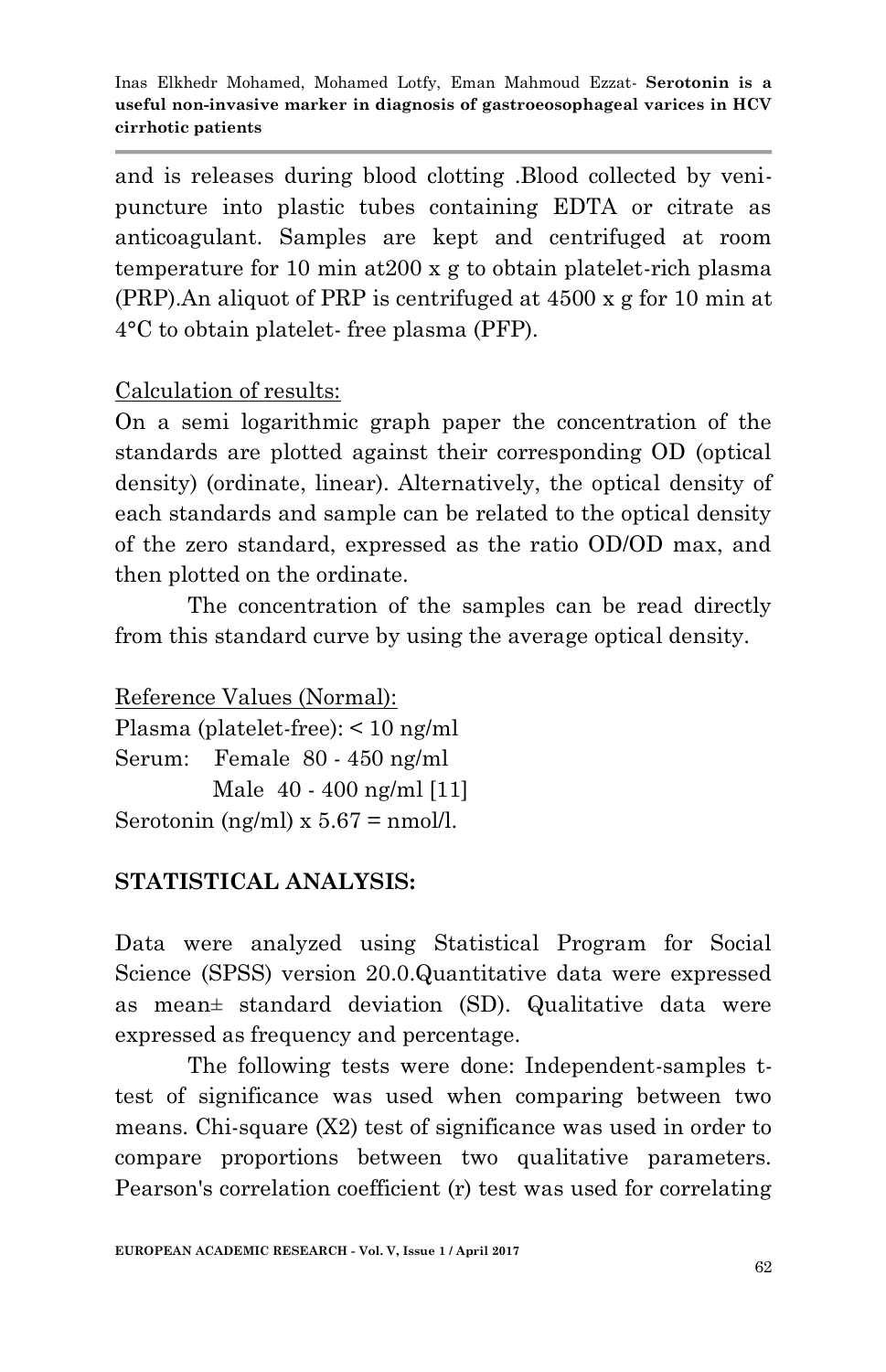data. ROC-curve: Receiver Operating Characteristic curve analysis

Sensitivity: probability that the test results will be positive when the disease is present (true positive rate, expressed as a percentage). Specificity: probability that the test results will be negative when the disease is absent (true negative rate, expressed as a percentage). PPV: Positive Predictive Value (probability that the disease is present when the test is positive). NPV: Negative Predictive Value (probability that the disease is present when the test is negative). Accuracy: the ratio of the true positive and true negative on all patient. P-value <0.05 was considered significant, P-value <0.001 was considered as highly significant and P-value >0.05 was considered insignificant.

## **RESULTS:**

The data collected revealed that: eighty patients 78 were males (78.00%) and 22 were females (22.00%). Among the twenty five healthy volunteers 8 females (32%) &17 males (68%). Mean age for patients was 53.06±7.55while mean age for control group was 41.15±8.18. 38 (76%) of patients were Child A and 12 (24%) were Child B. Ten patients had gastric varices upon endoscopy (20%), eight patients (16%) had Grade I esophageal varices , 25 patients (50%) with Grade II, while 18 of them (36%) with Grade III.

**Table (1): Comparison between group I and group II as regard laboratory data.**

|                      | <b>Group I</b> |          | Group II |          |         | Control  |          | <b>LSD</b> |            |  |
|----------------------|----------------|----------|----------|----------|---------|----------|----------|------------|------------|--|
|                      | Mean           | $\pm SD$ | Mean     | $\pm SD$ | Mean    | $\pm SD$ | I vs. II | I vs. III  | II vs. III |  |
| Hb gm/dl             | 11.41          | 1.60     | 12.22    | 1.44     | 12.44   | 1.37     | 0.020    | 0.018      | 0.586      |  |
| $Plt/mm^3$           | 118.95         | 57.32    | 157.33   | 70.72    | 272.75  | 59.29    | 0.010    | < 0.001    | < 0.001    |  |
| WBCs/mm <sup>3</sup> | 5460.00        | 1738.04  | 5600.00  | 1758.20  | 6232.50 | 1722.47  | 0.721    | 0.109      | 0.191      |  |
| SGOT III/L           | 60.73          | 20.89    | 77.80    | 23.96    | 20.90   | 10.50    | < 0.001  | < 0.001    | < 0.001    |  |
| SGPT IU / L          | 50.88          | 14.85    | 73.40    | 20.24    | 22.20   | 10.62    | < 0.001  | < 0.001    | < 0.001    |  |
| ALKP                 | 61.30          | 16.23    | 62.45    | 18.84    | 65.20   | 12.58    | 0.771    | 0.351      | 0.558      |  |
| Bil. T mg / dl       | 1.76           | 2.49     | 1.15     | 0.40     | 0.85    | 0.32     | 0.132    | 0.109      | 0.004      |  |
| Bil. D mg / dl       | 1.17           | 2.35     | 0.68     | 0.27     | 0.36    | 0.20     | 0.194    | 0.130      | < 0.001    |  |
| S. Alb g/dl          | 3.63           | 0.50     | 4.33     | 0.37     | 4.45    | 0.59     | < 0.001  | < 0.001    | 0.340      |  |
| PT second            | 16.18          | 2.86     | 13.75    | 1.21     | 12.54   | 0.70     | < 0.001  | < 0.001    | < 0.001    |  |

**EUROPEAN ACADEMIC RESEARCH - Vol. V, Issue 1 / April 2017**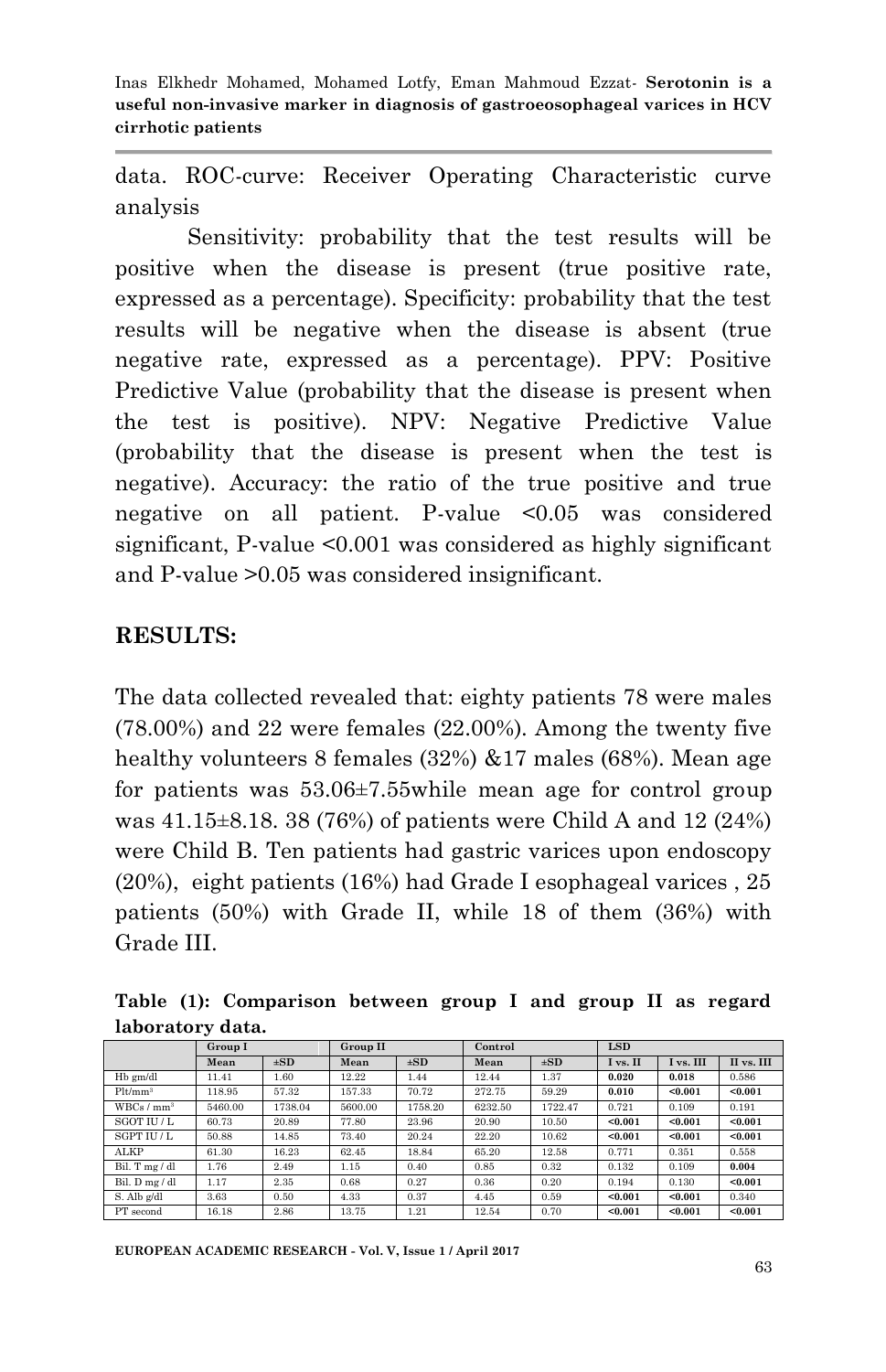| --<br>___            | . .   |       |                         |      |       |                | $\cdot$ $\cdot$ $\cdot$ |         | ----    |
|----------------------|-------|-------|-------------------------|------|-------|----------------|-------------------------|---------|---------|
| Creat mg/dl          | 1.07  | 0.32  | 0.92                    | 0.22 | 0.85  | 0.22           | 0.015                   | 0.007   | 0.231   |
| INR %                | 1.30  | 1.22  | 1.13                    | 0.10 | 1.05  | 0.05           | < 0.001                 | < 0.001 | < 0.001 |
| <b>DTT</b><br>second | 47.80 | 11.36 | 0 <sub>7</sub><br>27.38 | 1.53 | 25.80 | $\cdots$<br>v. | < 0.001                 | < 0.001 | < 0.001 |

Patients with varices had lower platelet count, serum Alb. and higher INR, BIL D as compared to other groups (p-value <0.001).

#### **Table (2): Serotonin plasma level in different groups.**

|                        |         |          |                     | .        |       |          |          |         |               |  |
|------------------------|---------|----------|---------------------|----------|-------|----------|----------|---------|---------------|--|
|                        | Group I |          | Group II<br>Control |          | LSD   |          |          |         |               |  |
|                        | Mean    | $\pm SD$ | Mean                | $\pm SD$ | Mean  | $\pm$ SD | I vs. II | vs. III | П<br>VS.<br>Ш |  |
| Serotonin Plasma Level | 158.20  | 68.52    | 71.05               | 59.58    | 12.80 | 9.20     | < 0.001  | < 0.001 | < 0.001       |  |

Patients with varices had statistically significant higher plasma serotonin level as compared to patients without varices and control groups, p-value  $< 0.001$ .

### **Table (3): Comparison between fundal and non fundal varices as regard serotonin plasma level in group I.**

| Type       | <b>Sertonine Plasma Level</b> |          | t-test |         |  |
|------------|-------------------------------|----------|--------|---------|--|
|            | Mean                          | $\pm SD$ |        | p-value |  |
| Fundal     | 207.88                        | 60.28    | 5.919  | 0.020   |  |
| Non fundal | 145.78                        | 65.49    |        |         |  |

A significant increase in serotonin plasma level in patients with fundal varices compared to those with non-fundal varices (p=0.020).

**Table (4): Serotonin plasma level according to the grade of varices in group I.**

|           | Serotonin Plasma Level |          | ANOVA test |        |       |          |
|-----------|------------------------|----------|------------|--------|-------|----------|
|           | Mean                   | $\pm SD$ | Min.       | Max.   |       | p-value  |
| Grade I   | 147.90                 | 74.95    | 15.00      | 230.00 |       |          |
| Grade II  | 155.75                 | 72.39    | 15.00      | 240.00 | 4.396 | 0.007(S) |
| Grade III | 176.64                 | 58.17    | 60.00      | 240.00 |       |          |
| Fundal    | 227.17                 | 7.40     | 220.00     | 240.00 |       |          |

This table showed that free plasma serotonin level was higher in group with fundal varices as compared with those with esophageal varices and was higher in those with Grade III as compared with those with Grade II, I (pvalue 0.007).

### **Table (5): Comparison between Child classification as regard serotonin plasma level in patients with varices.**

| Child | Serotonin Plasma Level |          | t-test |         |  |
|-------|------------------------|----------|--------|---------|--|
|       | Mean                   | $\pm SD$ |        | p-value |  |
|       | 157.33                 | 69.06    | 0.019  | 0.892   |  |
|       | 160.80                 | 70.46    |        |         |  |

No significant difference between child classification as regard serotonin plasma level in patients with varices with p-value 0.892.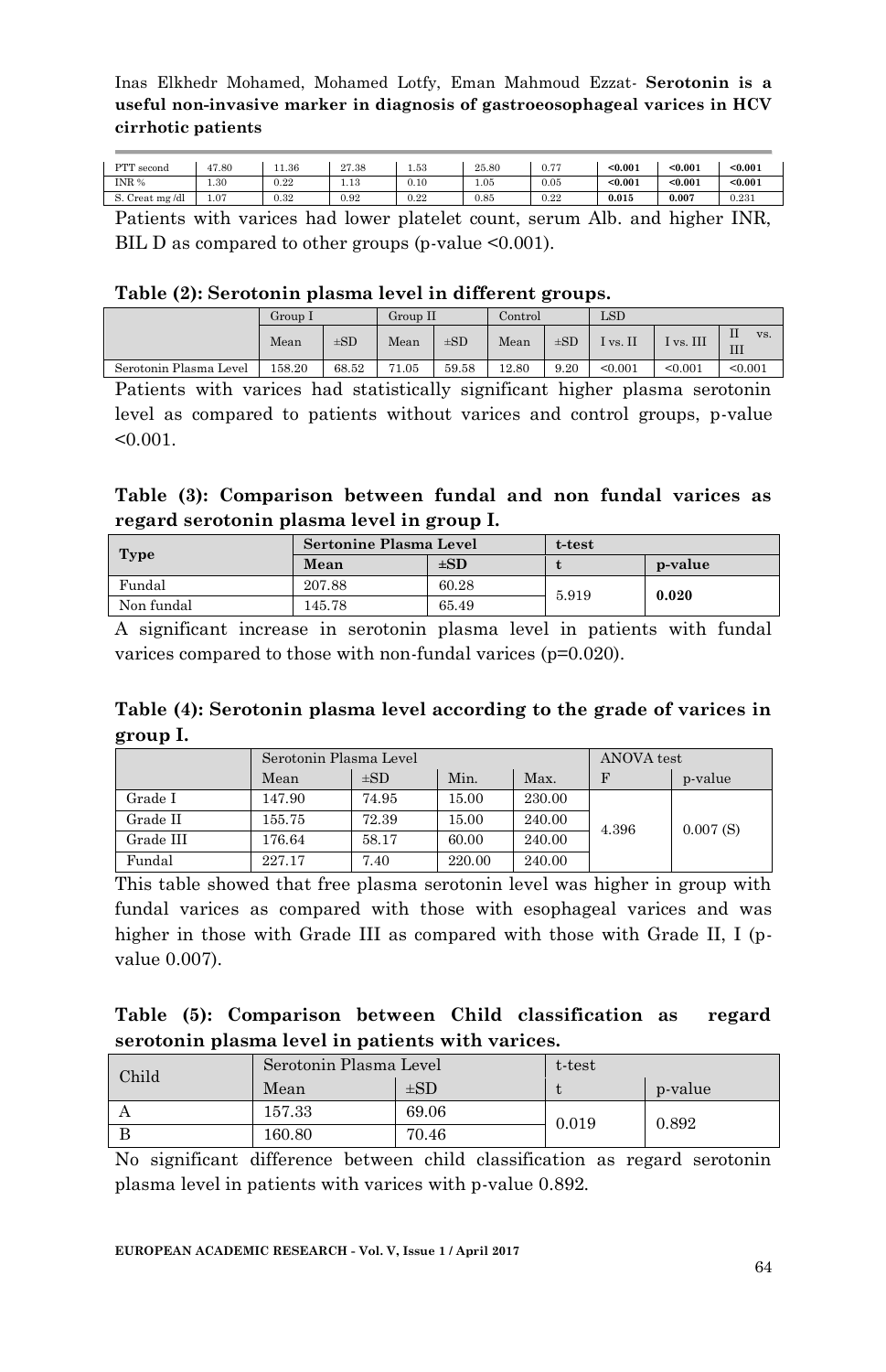**Table (6): Correlation between serotonin plasma level and other parameters in the group of patients with varices.**

|             | Serotonin Plasma Level |         |  |  |  |
|-------------|------------------------|---------|--|--|--|
| Group I     | r                      | p-value |  |  |  |
| Age (years) | 0.081                  | 0.620   |  |  |  |
| Hb          | $-0.051$               | 0.756   |  |  |  |
| Plt         | $-0.316$               | 0.050   |  |  |  |
| <b>WBCs</b> | 0.043                  | 0.790   |  |  |  |
| <b>SGOT</b> | 0.069                  | 0.674   |  |  |  |
| <b>SGPT</b> | 0.134                  | 0.409   |  |  |  |
| <b>ALKP</b> | $-0.210$               | 0.194   |  |  |  |
| Bil. T      | $-0.002$               | 0.989   |  |  |  |
| Bil. D      | $-0.015$               | 0.926   |  |  |  |
| S. Alb      | $-0.065$               | 0.688   |  |  |  |
| PT          | 0.173                  | 0.286   |  |  |  |
| PTT         | 0.072                  | 0.657   |  |  |  |
| <b>INR</b>  | 0.128                  | 0.430   |  |  |  |
| S. Creat    | 0.427                  | 0.006   |  |  |  |
| Urea        | 0.165                  | 0.308   |  |  |  |
| Liver       | 0.398                  | 0.255   |  |  |  |
| Spleen      | 0.110                  | 0.763   |  |  |  |
| <b>PVD</b>  | $-0.072$               | 0.660   |  |  |  |
| AFP         | $-0.044$               | 0.789   |  |  |  |
| MELD        | 0.291                  | 0.068   |  |  |  |

This table showed negative correlation between serotonin plasma level and Platelets and S. Creatinin in patients group with varices.



**Fig. (1): Negative correlation and significant between Plt. And serotonin plasma level.**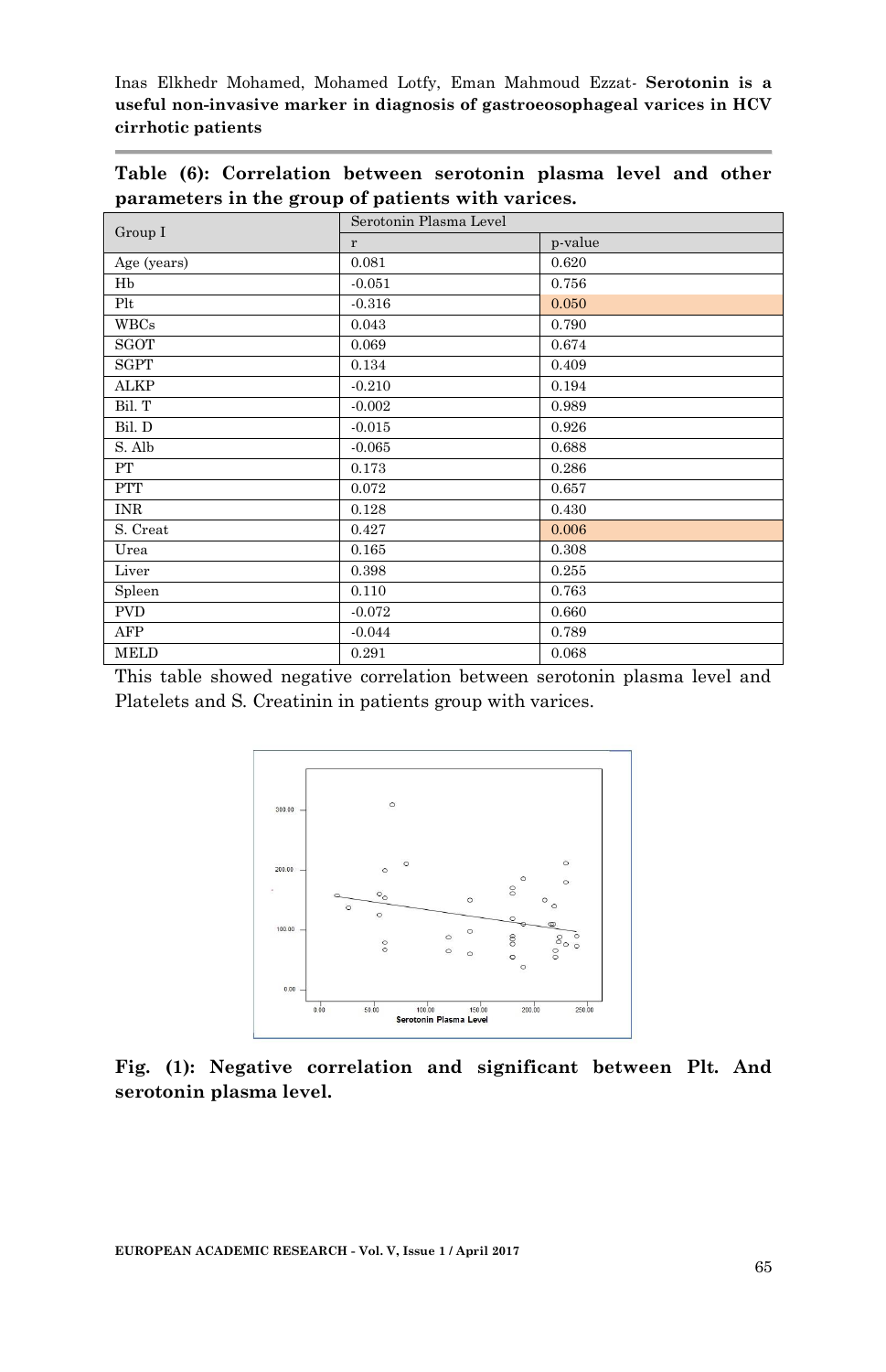**Table (7): Correlation between serotonin plasma level and MELD score, grade of varices in patient group.**

| $\Gamma$ Group I        | Serotonin Plasma Level |         |  |  |  |
|-------------------------|------------------------|---------|--|--|--|
|                         |                        | p-value |  |  |  |
| <b>MELD</b>             | 0.291                  | 0.068   |  |  |  |
| <b>Grade of Varices</b> | 0.307                  | 0.036   |  |  |  |

This table showed that there was positive correlation between The grade of varices and serotonin plasma level (p-value 0.036), and no correlation between MELD score and grade of varices (p  $=0.68$ ).



**Fig. (2): Positive correlation and significant between plasma serotonin level and grade of esophageal varices.**

**Table (8): Diagnostic validity test for patients and control group as regard serotonin plasma level.**

| ຼ       |       |       |       |                        |                   |
|---------|-------|-------|-------|------------------------|-------------------|
| Cut-off | Sens. | Spec. | $+DT$ | DV <sub>7</sub><br>- - | <b>TTO</b><br>nov |
| >30     | 95%   | 100%  | 100%  | 90.9%                  | 98.7%             |

Receiver operating characteristics (ROC) curve was used to define the best cut off value of the serotonin plasma level which was >30 (ng/ml) with sensitivity of 95%, specificity of 100%, positive predictive value of 100%, negative predictive value of 90.9% with diagnostic accuracy of 98.7%.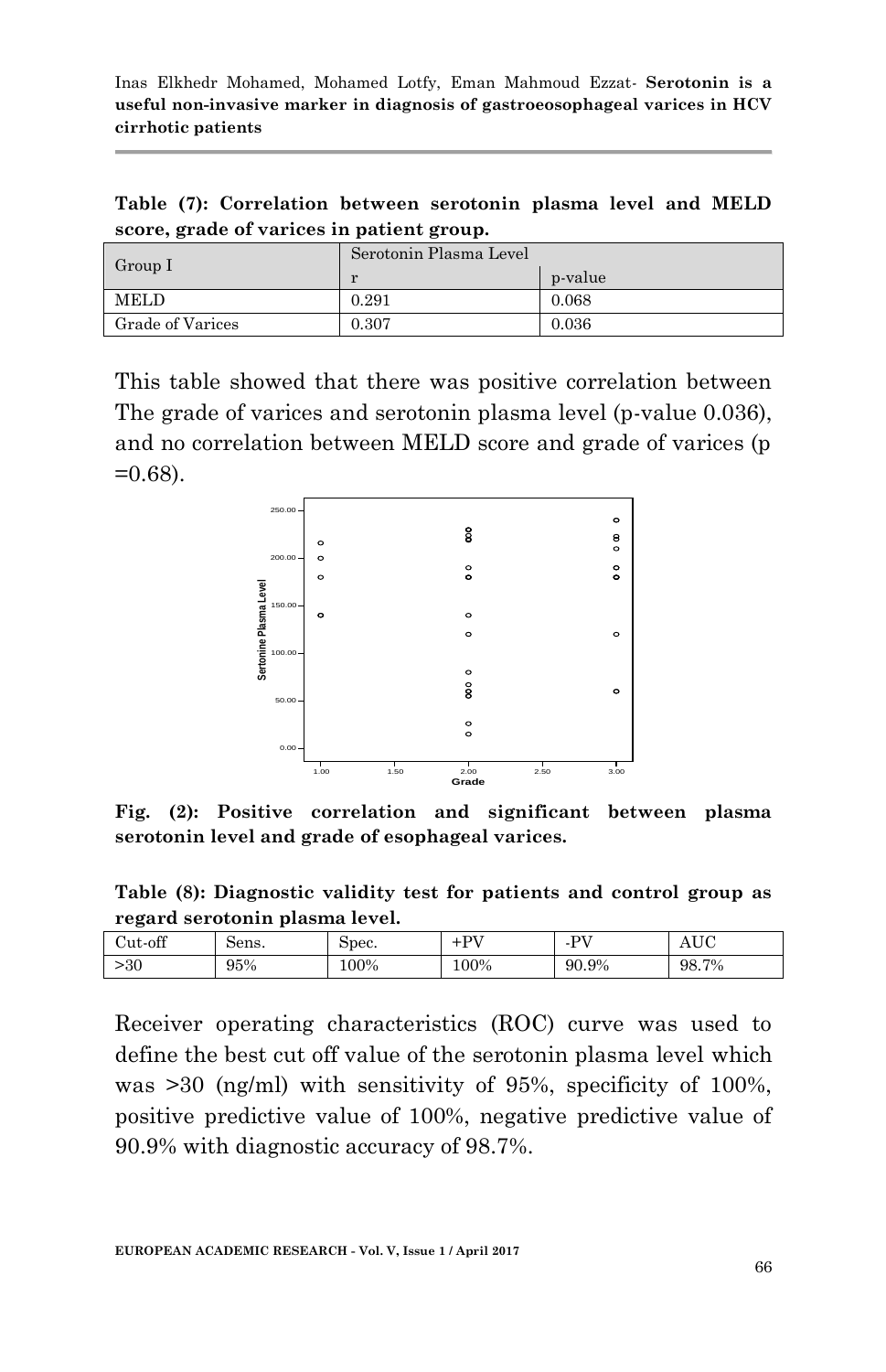

**Fig. (3): ROC curve between patients with varices and control as regard serotonin plasma level.**

## **DISCUSSION:**

It would be impossible to perform endoscopic examinations at regular interval for all patients with chronic liver disease and it may be more cost-effective to routinely screen only, cirrhotic patients at high risk on the other hand, refuse repeated endoscopies because of discomfort endoscopic examination which considered an invasive procedure [12].

Several non-invasive tools have been evaluated in the search of alternatives to endoscopy. Such tools include clinical/laboratory parameters and abdominal ultrasound with or without Doppler quantitative studies [13].

According to the laboratory data in the present study a lower platelet count, serum Alb. and higher INR, D. Bil prevalent with the presence of varices. This in agreement with *Schepke et al. (2001)* and *Madhotra et al. (2002)* that low serum albumin level and prolonged prothrombin time and increased direct bilirubin were significantly increased with the presence of varices [14,15].

Furthermore, platelets count was lower in the patients with varices which agrees with the results of *Zaman et al.*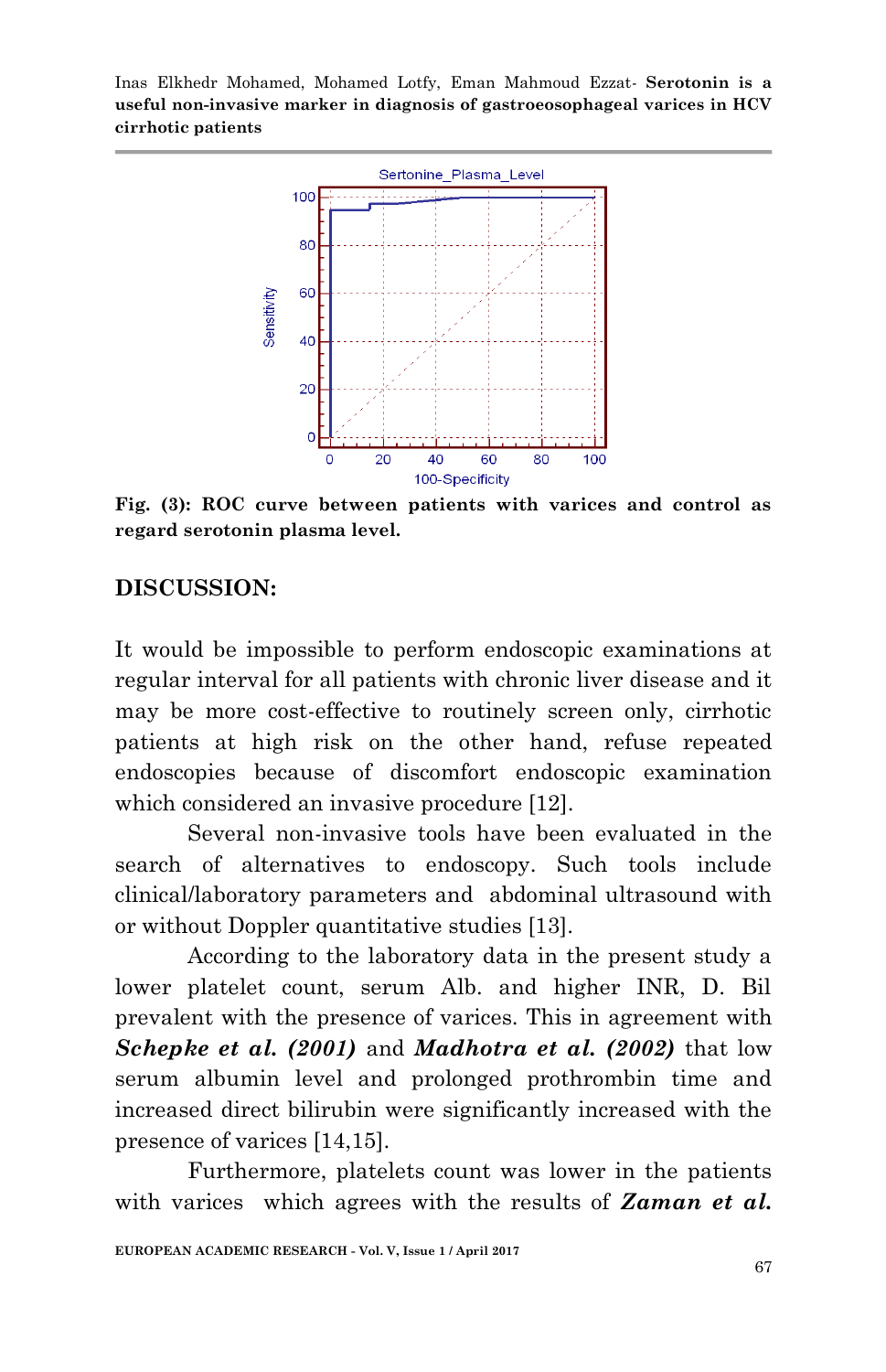*(2001)* and *Schepke et al. (2001)* [16,14]. The mean platelets count in patients with varices was (118.95x 103/μL), which was higher than *Zaman et al. (2001)* and *Schepke et al. (2001)* [15,13]; who reported a mean platelets count of  $(\leq 90 \text{ x}103/\mu\text{L})$ and  $\lt$  100 x 103/μL respectively. Their lower mean platelets count may be attributed to the high percentage of alcoholic cirrhosis patients included in these studies (44%), it has been reported that alcohol has a myelotoxic effect on the bone marrow [17].

When the free plasma serotonin level was investigated, it was noticed that the levels of free serotonin were higher in patients with liver cirrhosis than in healthy subjects (p<0.001) *Culafic DM et al. 2007*, studied plasma serotonin level and platelet serotonin content in 30 patients with liver cirrhosis versus 30 controls, they found the mean plasma serotonin level was higher in liver cirrhosis patients than in healthy subjects  $(215.0 + 26.1 \text{ vs } 63.1 + 18.1 \text{ nmol/L}; P < 0.0001)$  [19]. This was in agreement with the results of the present study.

A study performed by *Rudić JS et al. 2010* in which free serotonin levels were investigated and the levels of free serotonin were also higher in patients with liver cirrhosis than in healthy subjects[19].

 In the present study, there was no significant difference between different grades of child classification as regard serotonin plasma levels in patients with varices (p-value 0.892). This was against *Culafic DM et al. 2007*, who found the plasma serotonin levels were significantly higher in Child-Pugh grade A/B than in grade C patients  $(246.8 + 1.35.0 \text{ vs } 132.3 + 1.5)$ 30.7 nmol/L; P < 0.05) [18].

On the other hand, *Rudić JS et al., 2010* met with our results that plasma serotonin levels were higher in patients with liver cirrhosis than in healthy subjects and there was significant correlation between the free plasma serotonin level and Child score [19].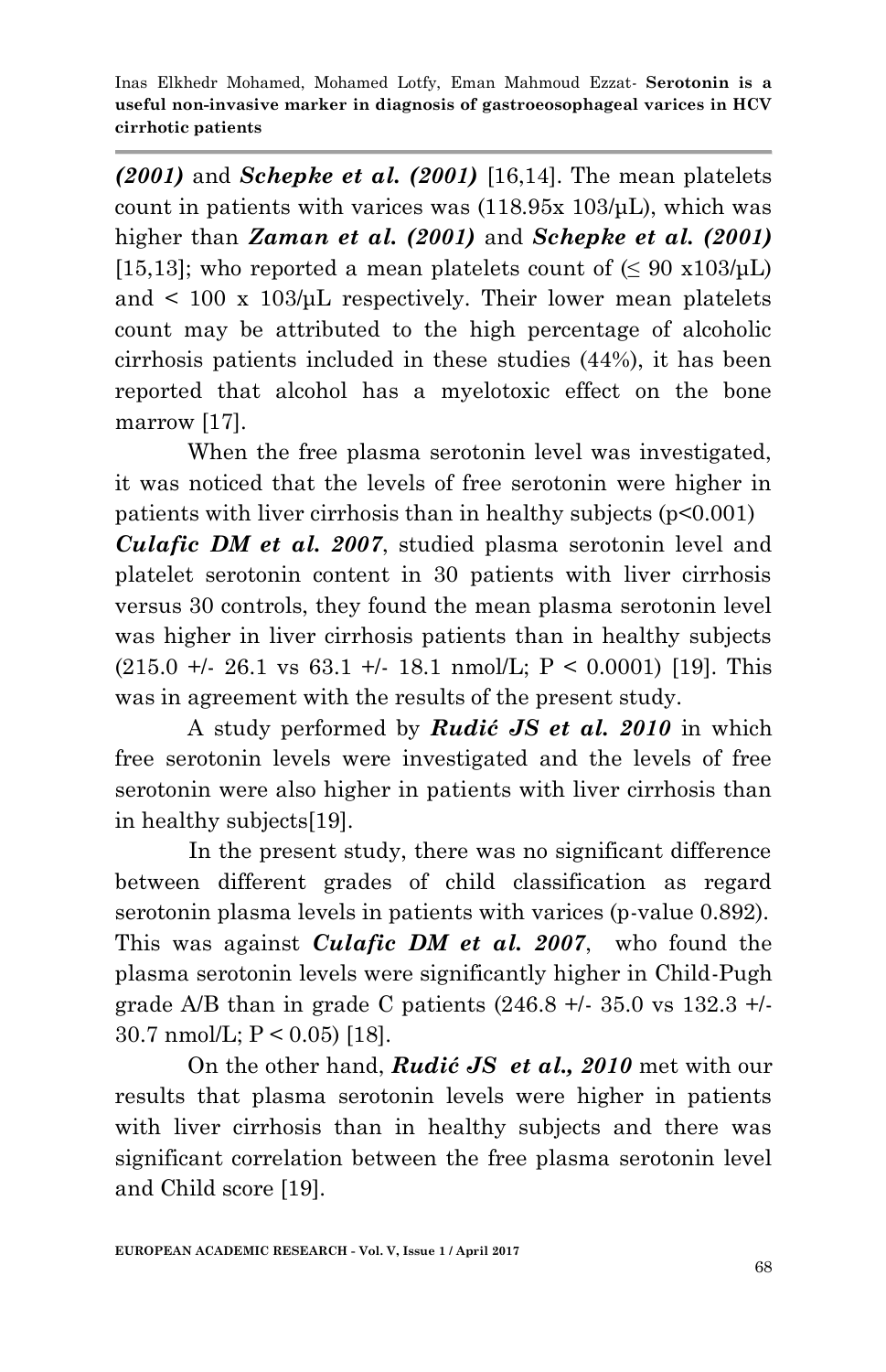Moreover, the current study represented a higher levels of free serotonin in those with esophageal and/or fundal than the patients without varices detected. The level of free plasma serotonin was related the grade of esophageal varices and was higher in those having fundal varices than the non fundal group ( $p = 0.02$ ).

*Abdelkader et al. 2015*, studied 60 patients with liver cirrhosis, 30 had gastroesophageal varices and 30 without, and 30 control. They found a higher serotonin level in patients with liver cirrhosis specifically those having varices than control. There was highly significant difference in plasma free serotonin levels in patients with esophageal and gastric varices compared with those with esophageal varices alone [20].

 Also, there was a positive correlation between The grade of varices and serotonin plasma level with (p-value 0.036). *Abdelkader et al. 2015* found A highly significant stepwise progressive increase in the marker level was recorded through grades of oesophageal varices from grade 2 to grade 5 (grade 2, 20.7±7.7 ng/ml; grade 3, 44.3±8.9 ng/ml, *P*<0.01; grade 4, 100.1±12.4 ng/ml, *P*<0.01; grade 5, 114.6±14.7 ng/ml, *P*<0.05) [20].

On the contrary, these results disagree with *Rudić JS et al., 2010* that the free plasma serotonin had no correlation with the grade of the esophageal varices this may be due to difference in sample size [19].

 When we studied the diagnostic validity of plasma serotonin levels we used the Receiver operating characteristics (ROC) curve was used to define the best cut off value of the serotonin plasma level which was >30 (ng/ml) with sensitivity of 95%, specificity of 100%, positive predictive value of 100%, negative predictive value of 90.9% with diagnostic accuracy of 98.7%.

 *Abdelkader et al. 2015*, found a serotonin cutoff value of 24 ng/ml was chosen, with 100% sensitivity, 96.7%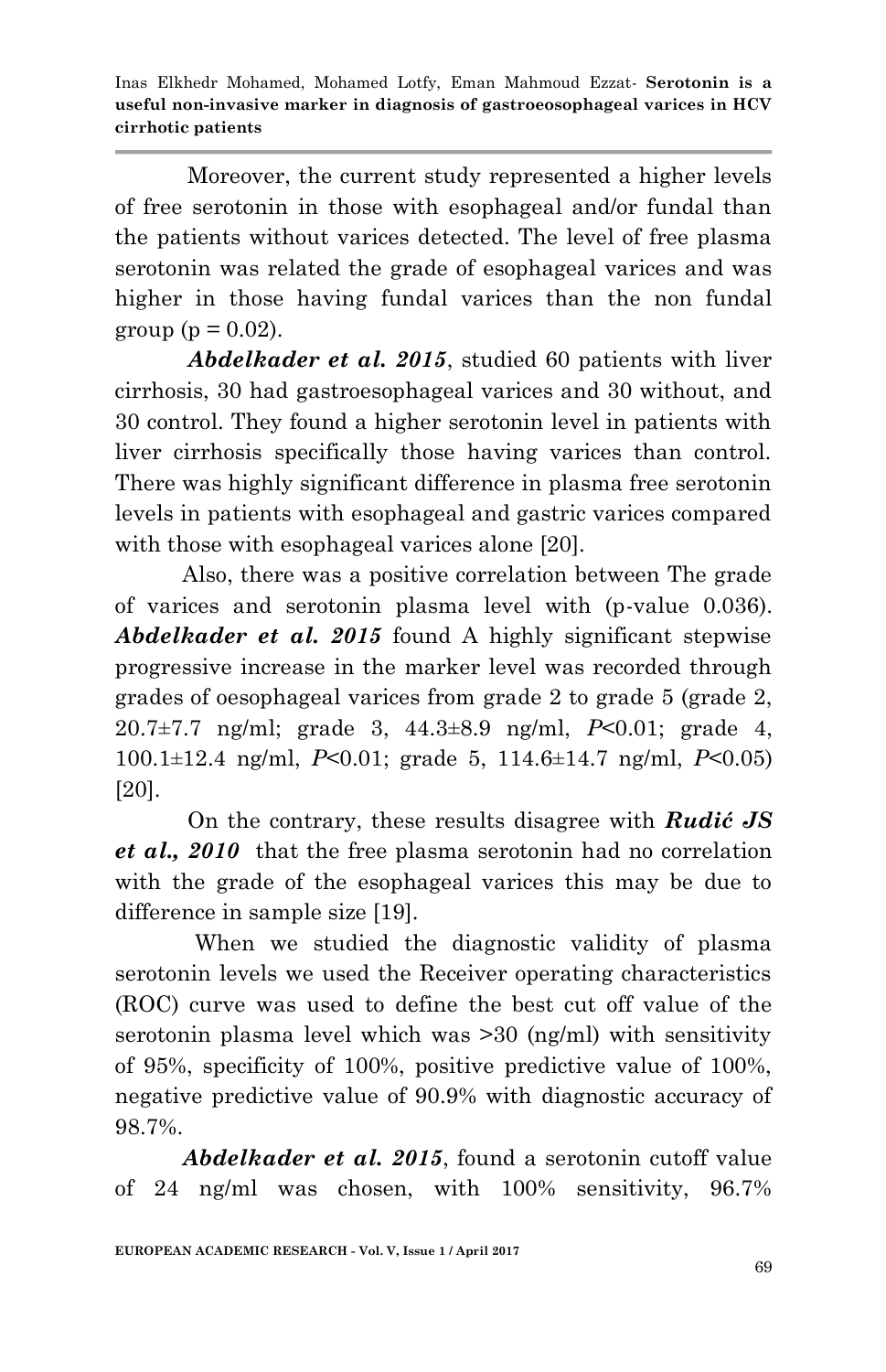specificity, 98.3 to discriminate all chronic liver disease patients from healthy controls (area under the curve=0.981). A cutoff value of 58.0 ng/ml to differentiate between patients with and without esophageal varices, with 80% sensitivity and 86.7% specificity (area under the curve=0.855). this difference in results may be due to a higher sample size in the present study [20].

The study of *Nevens et al., 1991* investigated the effects of ritanserin, a selective S2-serotonergic antagonist, in portalhypertensive rats whose condition was due to partial portal vein ligation. The animals were randomized under double-blind conditions into two groups: the first received ritanserin (0.7 mg/kg body wt, intravenously), and the second received the same volume of placebo (isotonic saline solution). Ritanserin administration significantly reduced portal pressure (from 11.8  $+/- 0.8$  mm Hg to 9.4  $+/- 0.6$  mm Hg; p less than 0.05). This was associated with lower porto-collateral resistance (1.8 +/- 0.2 mm Hg/ml/min 100 gm in the ritanserin group vs.  $2.3 +1$ - 0.2 mm Hg/ml/min 100 gm in rats receiving placebo; not significant), but they saw no changes in portal-vein inflow  $(5.5 + 0.7)$ ml/min 100 gm vs.  $5.4 +/- 0.5$  ml/min 100 gm), mean arterial pressure  $(95.9 +/- 3.5 \text{ mm Hg vs. } 94.0 +/- 4.0 \text{ mm Hg})$  and cardiac index (31.9 +/- 3.5 ml/min 100 gm vs. 28.5 +/- 2.6ml/min100gm) [21].

Hepatic arterial and kidney blood flows were not modified by ritanserin. In summary, their results demonstrated that ritanserin infusion decreases portal pressure without causing systemic hemodynamic changes. This effect is probably due to a decrease in portocollateral resistance in portalhypertensive rats. These results provide further for a role of serotonin in thepathogenesis of portal hypertension [21].

Concentration of circulating serotonin in liver cirrhosis can be influenced by other factors, such as altered serotonin catabolism due to an elevated activity of monoamino oxidase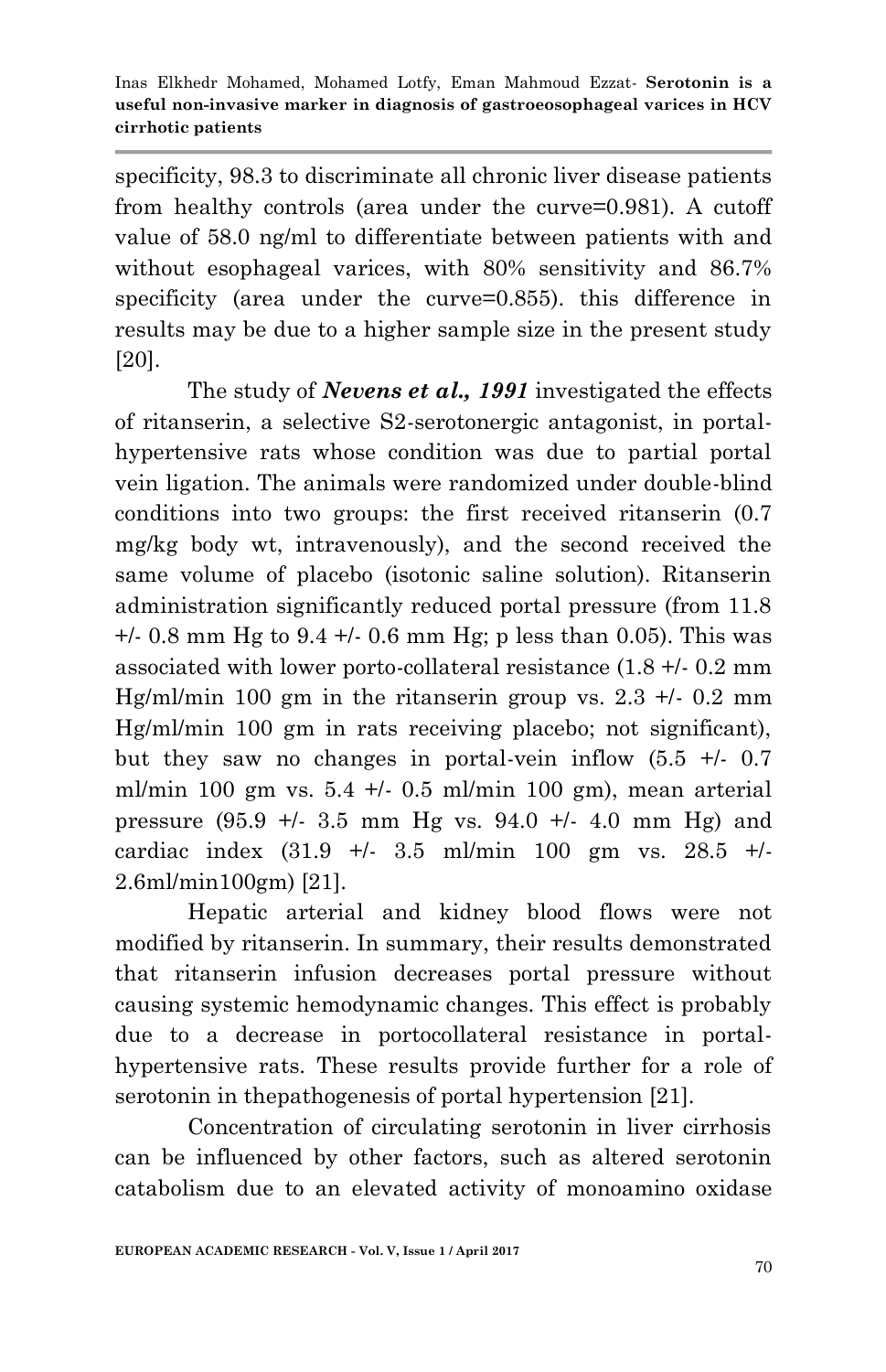and impaired metabolism of tryptophan, as serotonin precursor. Impaired metabolic function in liver cirrhosis contributes to elevated plasma serotonin. Moreover, vasoactive substances, produced in the splanchnic circulation, bypass the liver in the presence of porto-systemic collaterals and directly enter the systemic circulation [22].

 According to the presented data, serotonin has a role in development of portal hypertension and subsequently oesophageal and gastric varices. In the current study a higher plasma serotonin levels reported in patients with liver cirrhosis specially who had varices, specifically with fundal varices, had an increased levels than oesophageal, so, serotonin level can expect the severity of the developing varices.

**In conclusion**: the high levels of plasma serotonin in HCV cirrhotic patients with portal hypertension and developed varices (specifically fundal varices); may consider serotonin is a useful non-invasive marker for diagnosis and follow up gastroesophageal varices.

# **REFERENCES:**

1. Lahmidani Nada, El Fakir Samira, Benyachou Bahija, Ibrahimi Adil, Aqodad Nourdine: Noninvasive predictors of presence and grade of esophageal varices in viral cirrhotic patients. The Pan African Medical Journal, 2015; 20:145.

2. Madhotra R, Mulcahy HE, Willner I, et al : Prediction of varices in patients with cirrhosis: a high-stakes numbers game? J Clin Gastro-enterol, 2002; 34: 5-81.

3. R. Crott, N. Makris, A. Barkun, and C. Fallone, "The cost of an upper gastroduodenal endoscopy: an activity-based approach," Canadian Journal of Gastroenterology, vol. 16, no. 7, pp. 473–482, 2002.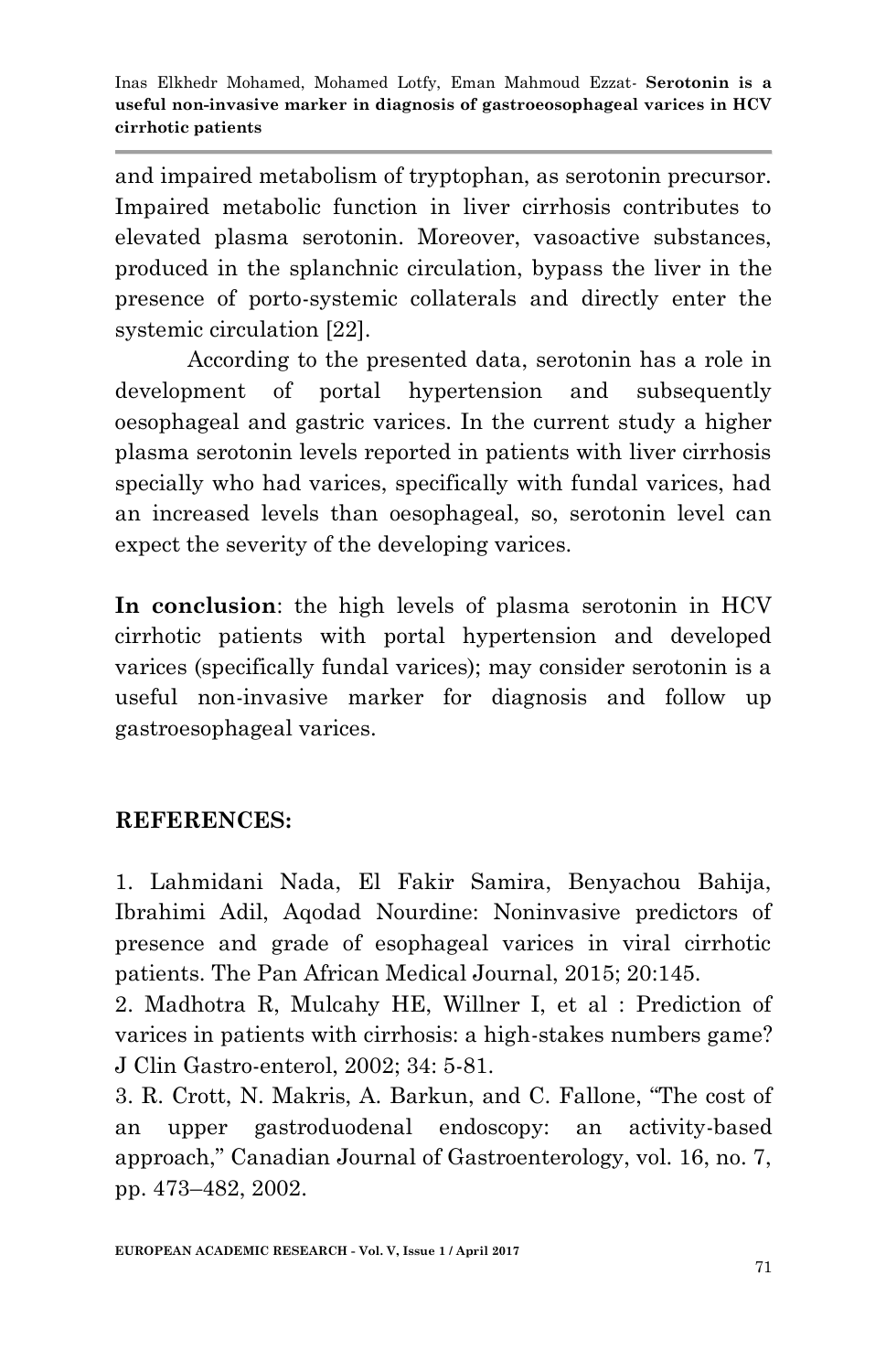4. Dib N, Konate A, Oberti F, Calès P.: Non-invasive diagnosis of portal hypertension in cirrhosis. Application to the primary prevention of varices. Gastroenterol Clin Biol, 2005 Oct;29(10):975-87.

5. Gershon MD, Tack J: The serotonin signaling system: from basic understanding to drug development for functional GI disorders. Gastroenterology, 2007; 132: 397–414.

6. Ruddell RG, Oakley F, Hussain Z, Yeung I, Bryan-Lluka LJ, Ramm GA. A role for serotonin (5-HT) in hepatic stellate cell function and liver fibrosis. Am J Clin Pathol, 2006;169:861–76.

7. Mabuchi A, Mullaney I, Sheard PW, et al : Role of hepatic stellate cell/hepatocyte interaction and activation of hepatic stellate cells in the early phase of liver regeneration in the rat. J Hepatol, 2004; 40: 910–6.

8. [Kamath PS,](https://www.ncbi.nlm.nih.gov/pubmed/?term=Kamath%20PS%5BAuthor%5D&cauthor=true&cauthor_uid=11172350) [Wiesner RH,](https://www.ncbi.nlm.nih.gov/pubmed/?term=Wiesner%20RH%5BAuthor%5D&cauthor=true&cauthor_uid=11172350) [Malinchoc M,](https://www.ncbi.nlm.nih.gov/pubmed/?term=Malinchoc%20M%5BAuthor%5D&cauthor=true&cauthor_uid=11172350) [Kremers](https://www.ncbi.nlm.nih.gov/pubmed/?term=Kremers%20W%5BAuthor%5D&cauthor=true&cauthor_uid=11172350)  [W,](https://www.ncbi.nlm.nih.gov/pubmed/?term=Kremers%20W%5BAuthor%5D&cauthor=true&cauthor_uid=11172350) [Therneau TM,](https://www.ncbi.nlm.nih.gov/pubmed/?term=Therneau%20TM%5BAuthor%5D&cauthor=true&cauthor_uid=11172350) [Kosberg CL,](https://www.ncbi.nlm.nih.gov/pubmed/?term=Kosberg%20CL%5BAuthor%5D&cauthor=true&cauthor_uid=11172350) [D'Amico G,](https://www.ncbi.nlm.nih.gov/pubmed/?term=D%27Amico%20G%5BAuthor%5D&cauthor=true&cauthor_uid=11172350) [Dickson ER,](https://www.ncbi.nlm.nih.gov/pubmed/?term=Dickson%20ER%5BAuthor%5D&cauthor=true&cauthor_uid=11172350) [Kim](https://www.ncbi.nlm.nih.gov/pubmed/?term=Kim%20WR%5BAuthor%5D&cauthor=true&cauthor_uid=11172350)  [WR:](https://www.ncbi.nlm.nih.gov/pubmed/?term=Kim%20WR%5BAuthor%5D&cauthor=true&cauthor_uid=11172350) A model to predict survival in patients with end-stage liver disease. [Hepatology,](https://www.ncbi.nlm.nih.gov/pubmed/11172350) 2001 Feb; 33(2):464-70

9. Henryk Dancygier: Principles and Practice of Hepatobiliary Diseases. Endoscopic Ultrasonography, Volume 1, section VIII, page 455.

10.Sarin SK, Lahoti D, Saxena SP, Murthy NS, et al: UK. Prevalence, classification and natural history of gastric varices: a long-term follow-up study in 568 portal hypertension patients. Hepatology, 1992;16:1343–1349.

11. [Joshi, N;Kopec, AK;Ray, JL;Luyendyk, JP;, \(2016\).](http://www.sciencedirect.com/science/article/pii/S0300483X16301561)  [Inhibition of PAR-4 and P2Y12 receptor-mediated platelet](http://www.sciencedirect.com/science/article/pii/S0300483X16301561)  [activation produces distinct hepatic pathologies in experimental](http://www.sciencedirect.com/science/article/pii/S0300483X16301561)  [xenobiotic-induced cholestatic liver disease. Toxicology, 365:9-](http://www.sciencedirect.com/science/article/pii/S0300483X16301561) [16.](http://www.sciencedirect.com/science/article/pii/S0300483X16301561)

12. Mc Guire B : Safety of endoscopy in patients with end-stage liver disease.Gastrointest. Endosc. Clin. N. Am, 2001; 11: 111- 130.